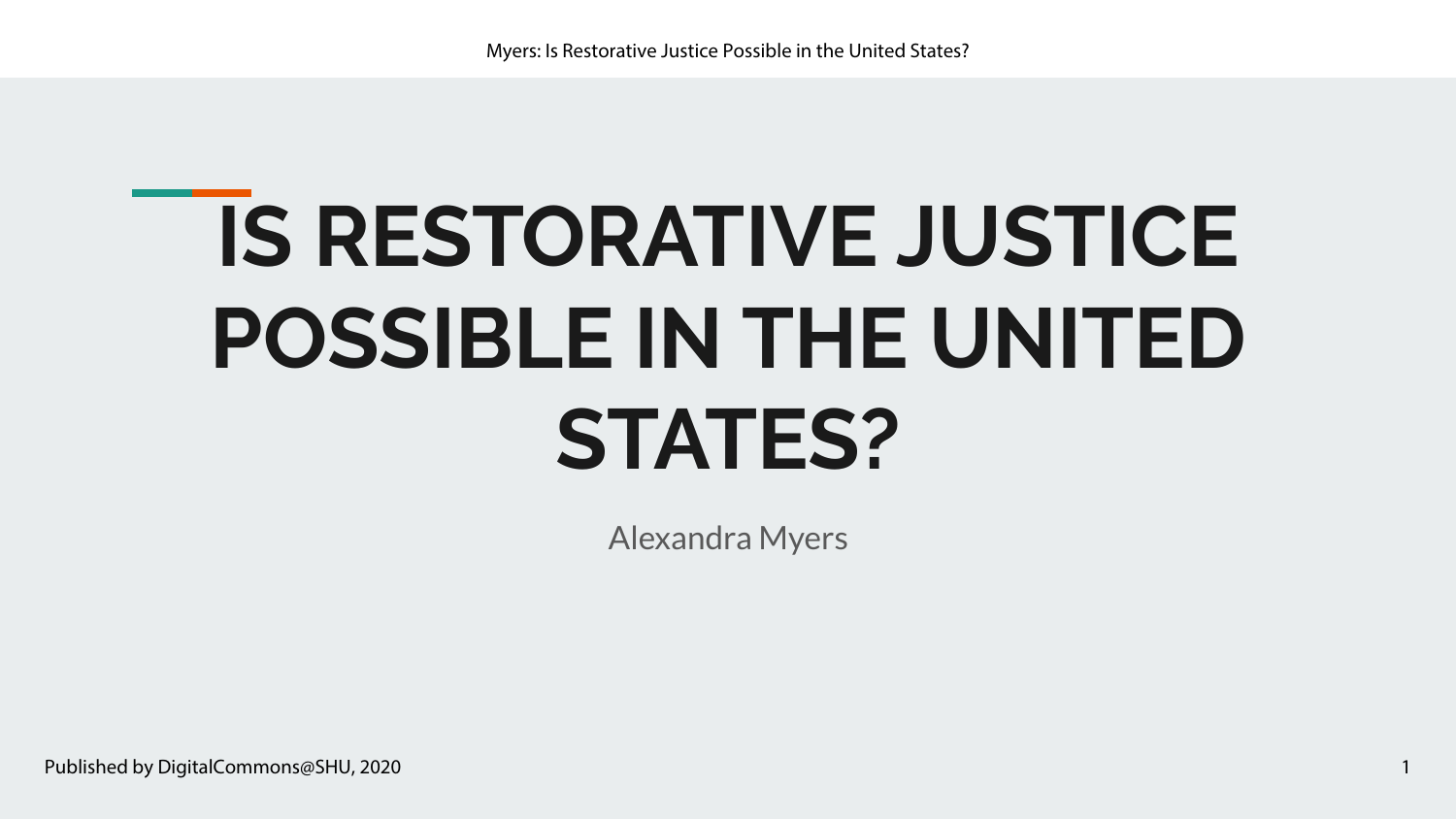## **INTRODUCTION**

- The recidivism rate is the rate at which someone who has already gone through the criminal justice system gets reincarcerated
- The United States has the highest recidivism rate in the world, 76.6%
- Norway has the lowest recidivism rate in the world, 20%
- America follows a retributive justice system which focuses on seeking justice for the victim and punishing the offender
- Norway follows a restorative justice system, which focuses on rehabilitating the offender and repairing the damage done by the crime
- This paper will investigate restorative justice systems in comparison to the retributive justice system in America to determine whether or not the restorative justice system could reduce our recidivism rate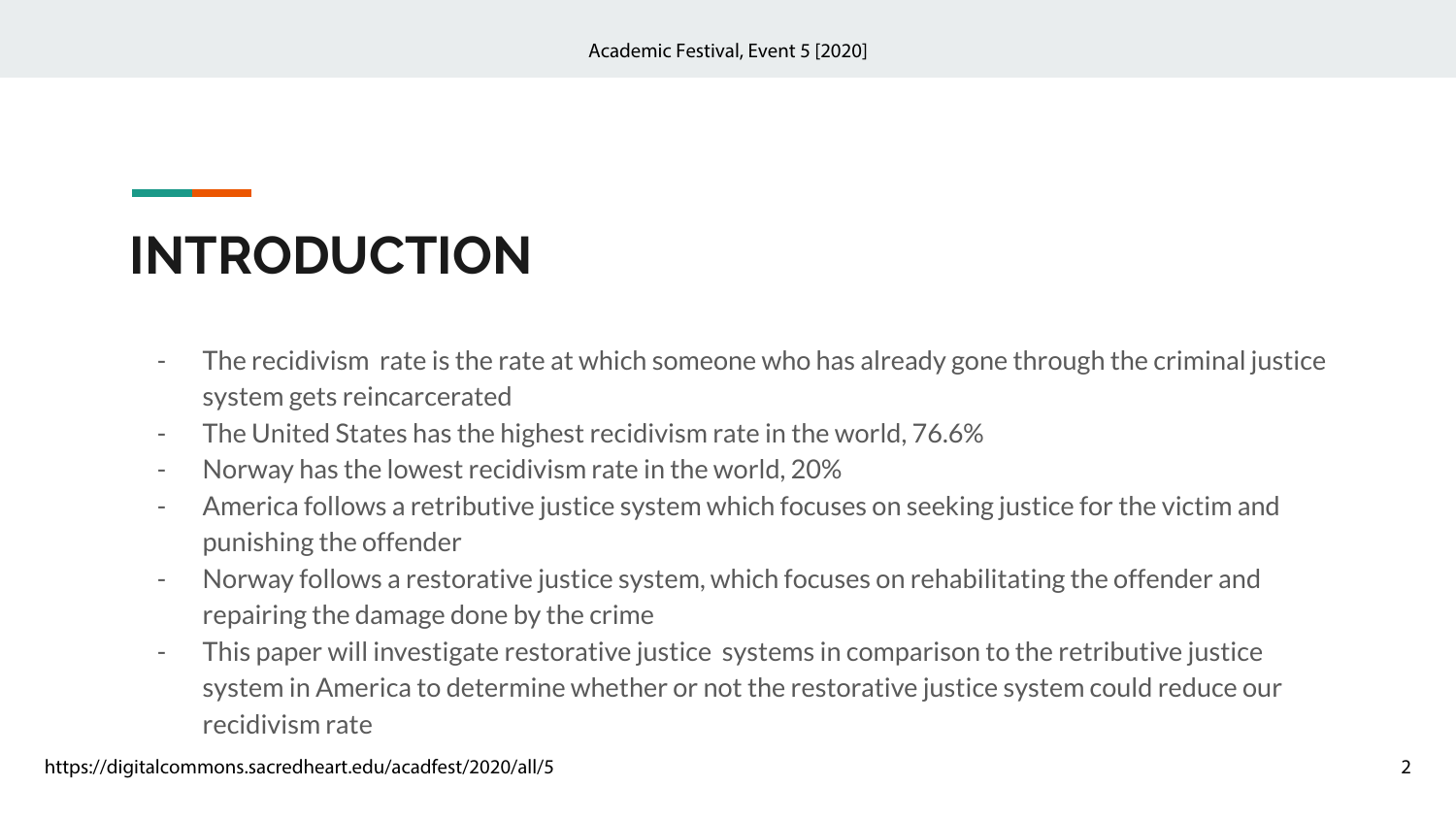#### **WHAT IS RESTORATIVE JUSTICE?**

- When implemented true to the definition, restorative justice aims to make an offender aware of how the crime committed caused harm, repair the harm caused by the crime, and ensure that the crime does not happen again
- When justice systems follow a restorative model, they aim to look at the crime from an all encompassing point of view
- To truly be a restorative justice program,
	- The victim and offender must meet
	- The victim and offender determine what should be done to redress the harm caused by the offender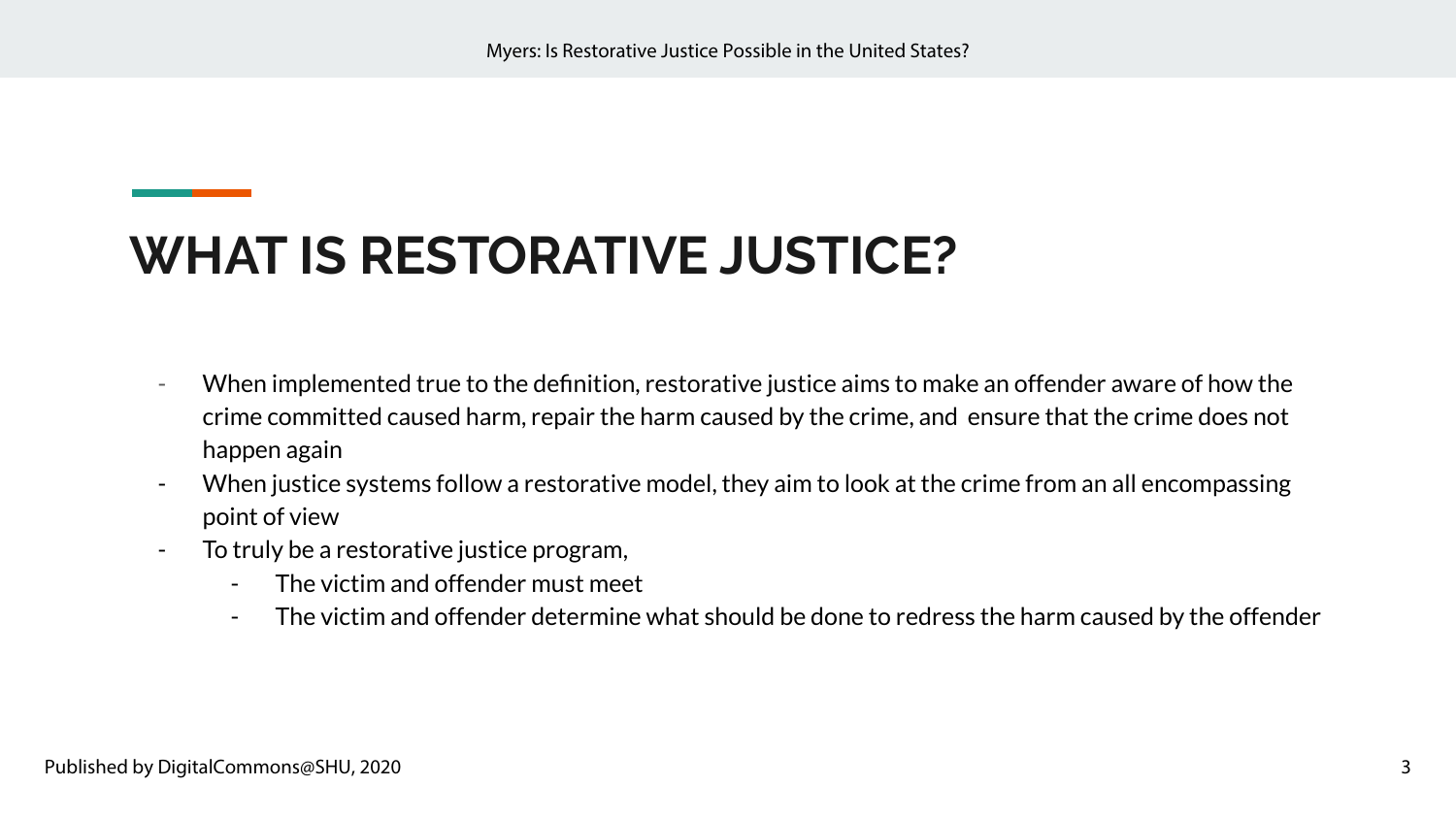#### **IRELAND STUDY**

- Ireland has implemented restorative justice practices, mostly in their juvenile justice system
- A study conducted in Ireland used restorative conferences as a way to implement restorative justice ideologies into their juvenile justice system
- The main goal of the study was to determine the impact of functionalist roles in a restorative conference
- A restorative conference involves the offender, the victim, a facilitator, and a Juvenile Liaison Officer.
- Some victims were accompanied by their parents, and two victims were represented by their parents
- The parents of both the victim and offender execute the role of authority, which is dually sustained by the facilitator and Juvenile Office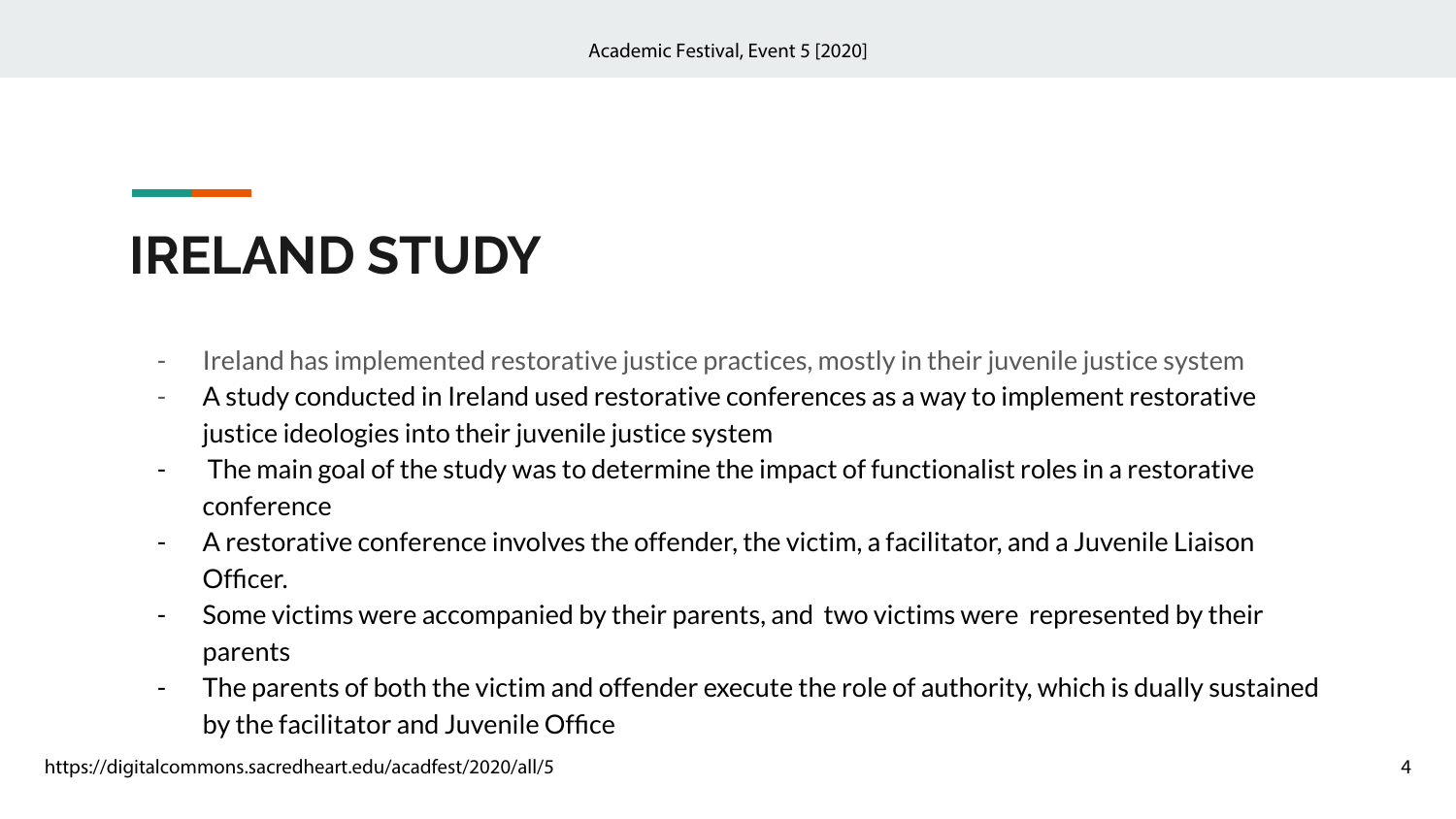#### **IRELAND STUDY**

- These conferences bring together all parties involved in the crime to mediate a solution, provides a safe environment for the victim to confront their offender, and gives the offender the opportunity to see how their actions impacted someone else
- The study outlines what must be present for a restorative justice program to stay true to the ideology
- **Remorse expressed by the offender** and **satisfaction from participants**, such as victims or their families are the variables highlighted in this study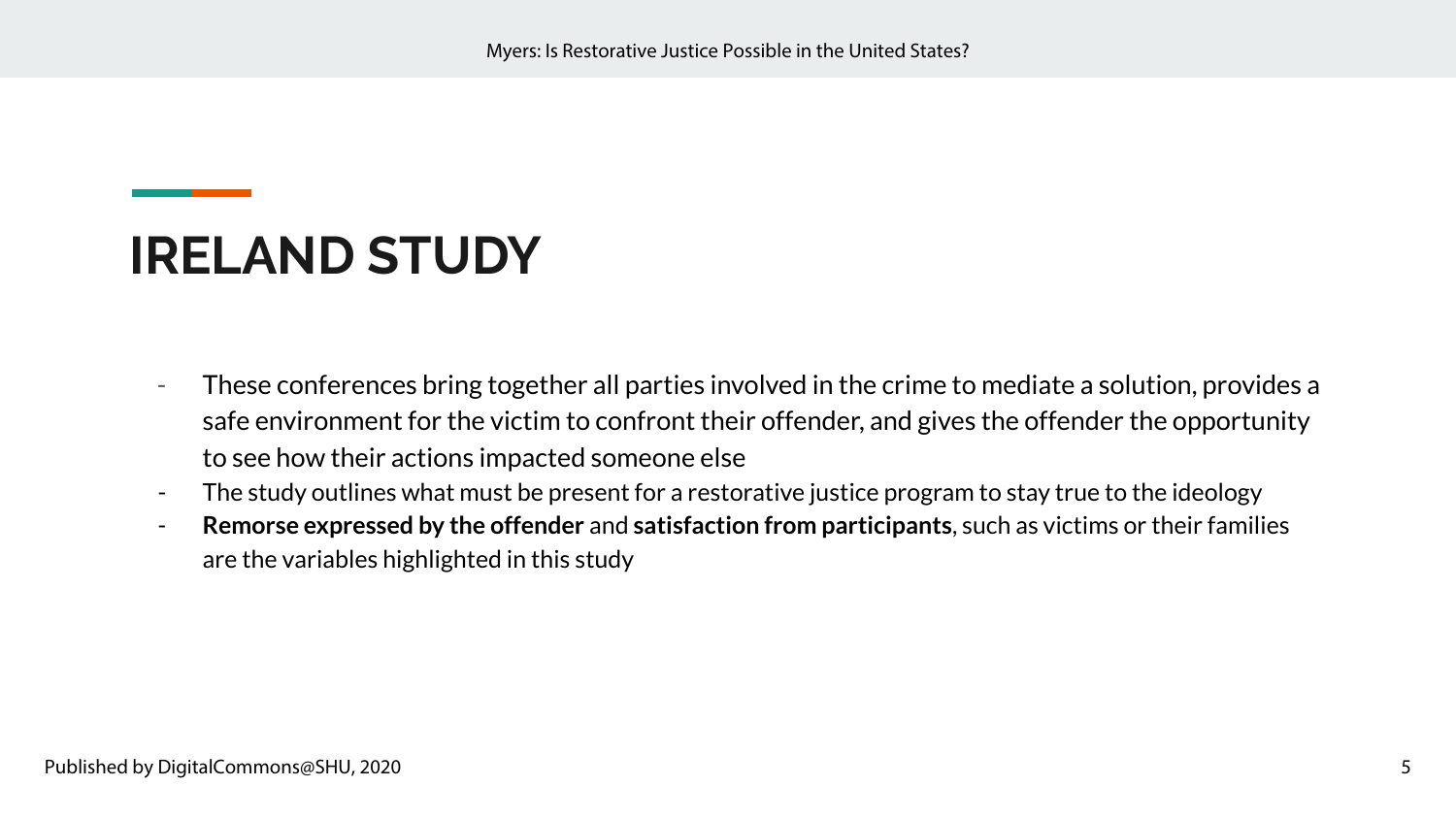#### **IRELAND STUDY RESULTS**

- 80% of the participants seemed to understand what was going on
- The victims who were present at their respective conferences were given the opportunity to have their say,
- 75% of the offenders were given the opportunity to have their say
- none of the participants seemed to have been too intimidated to speak up
- all offenders were treated fairly
- the offenders accepted some level of responsibility and expressed shame
- "The benefits for victims and offenders who engage in restorative justice processes far outweigh those offered by more traditional methods" (Kenny and Leonard 74)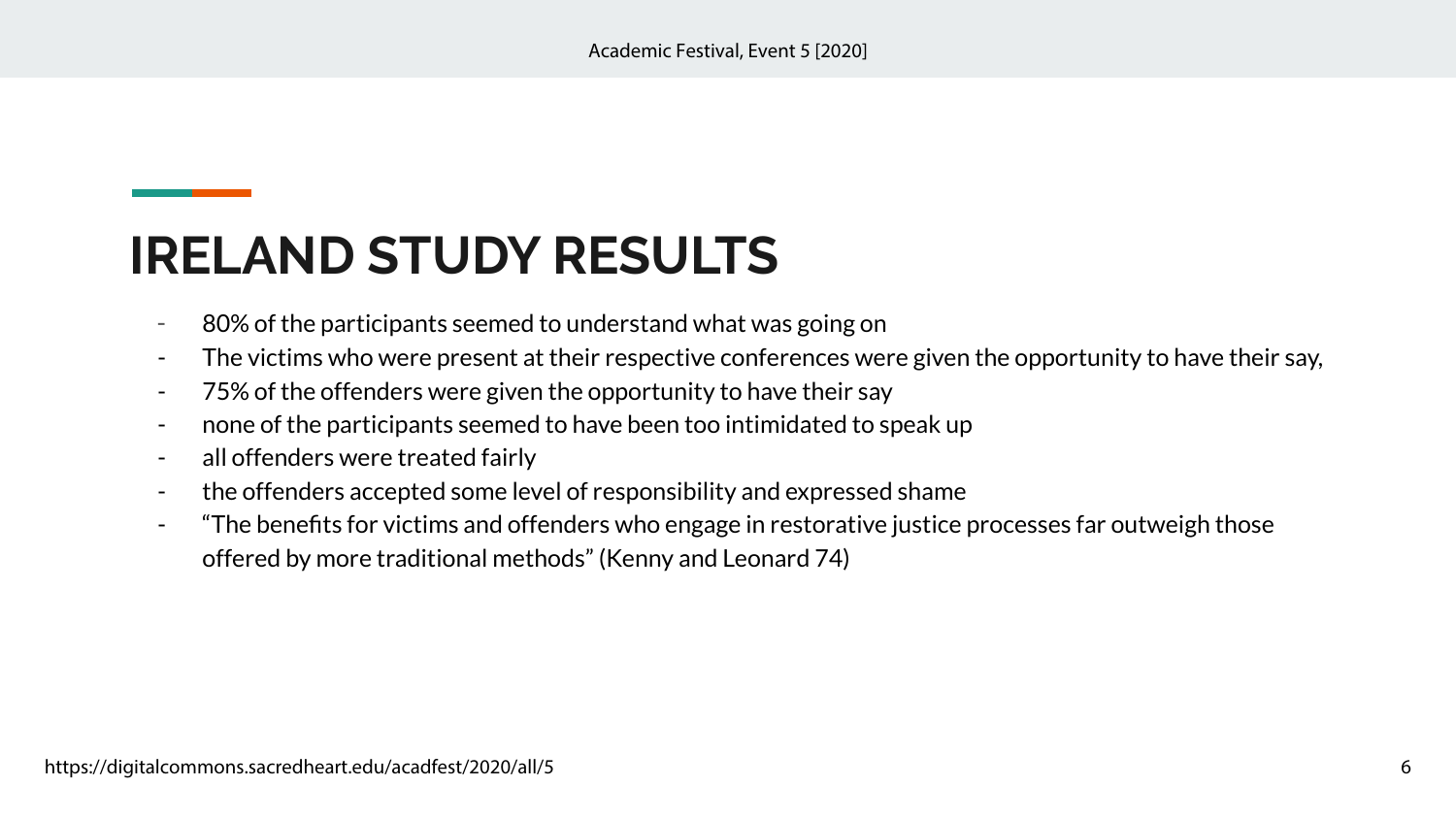#### **IRELAND STUDY RESULTS**

- The study showed that the victims are empowered through restorative justice, and hearing from the offender that they were not singled out to be victimized can help alleviate their fear of revictimization
- Not only does restorative justice provide benefits to the victim, but it has shown to be beneficial for the offender as well
- **"The restorative approach empowers them to express genuine remorse, to apologize directly to the victim, and make some form of reparation financial or otherwise. It further empowers offenders to address underlying problems, which they may be having, and provides them with the opportunity to work with their parents and authorities to fully integrate themselves back into society" (Kenny and Leonard 75)**
- An offender being prepared to reintegrate themselves back into society is an imperative part of restorative iustice
- Without that key piece, there is nothing keeping the offender from being reincarcerated

Published by DigitalCommons@SHU, 2020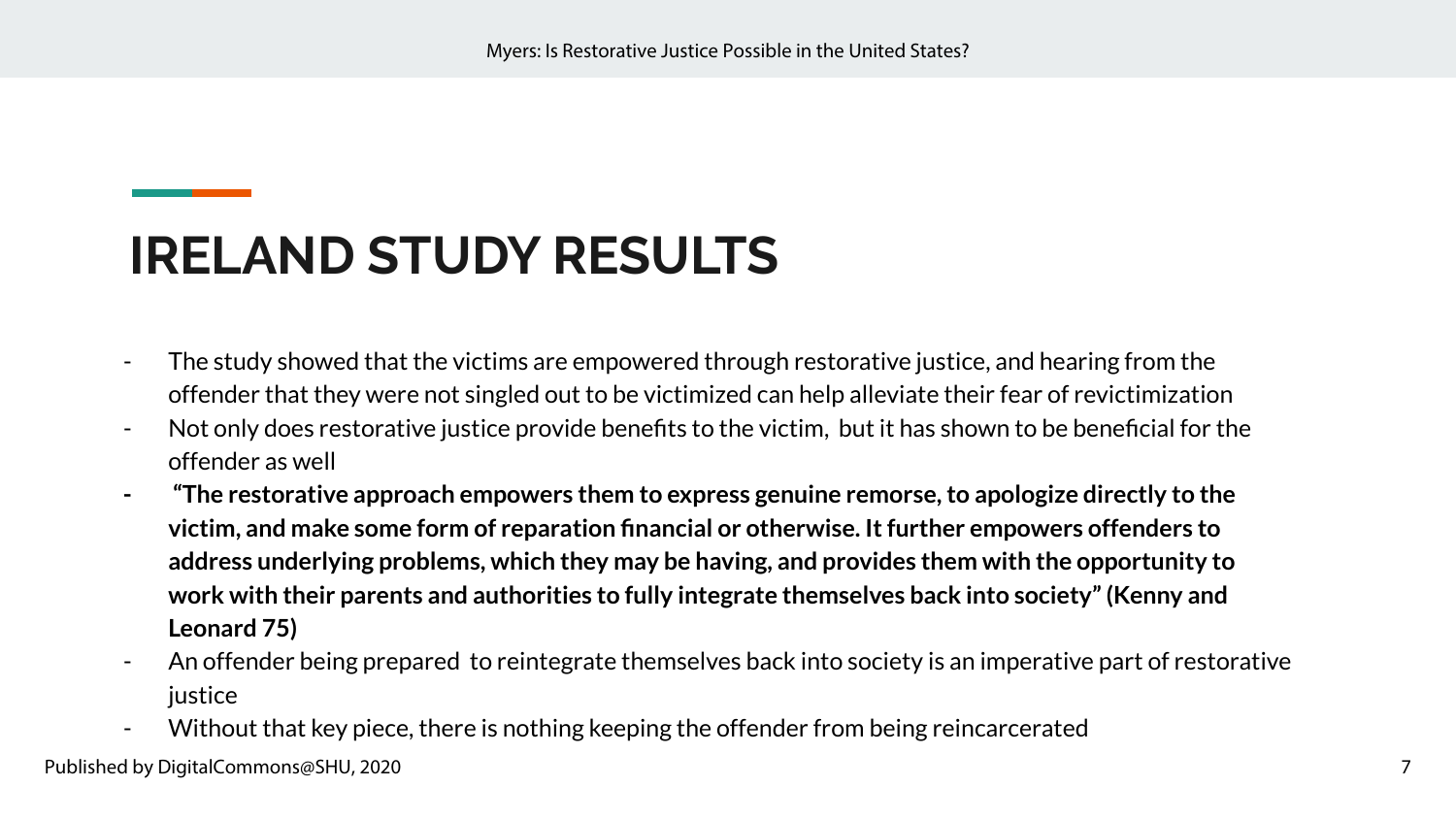- If an American saw the inside of a prison in Norway, they could easily mistake it for a hotel, or a college campus
- The facilities are not designed to marginalize or uproot the prisoner, but rather to allow them to remain living as normally as possible
- Instead of a person serving time, they use their time in prison to prepare for life after
- Giving people skills that can help them succeed in a career after prison is a key part of restorative justice
- Bastoy Prison is complete with a recording studio for inmates to use
- Halden Prison, located along the border of Sweden, strives to uphold as much normalcy as possible
	- respect between guards and prisoners
	- a lack of bars on the windows
	- a kitchen complete with sharp objects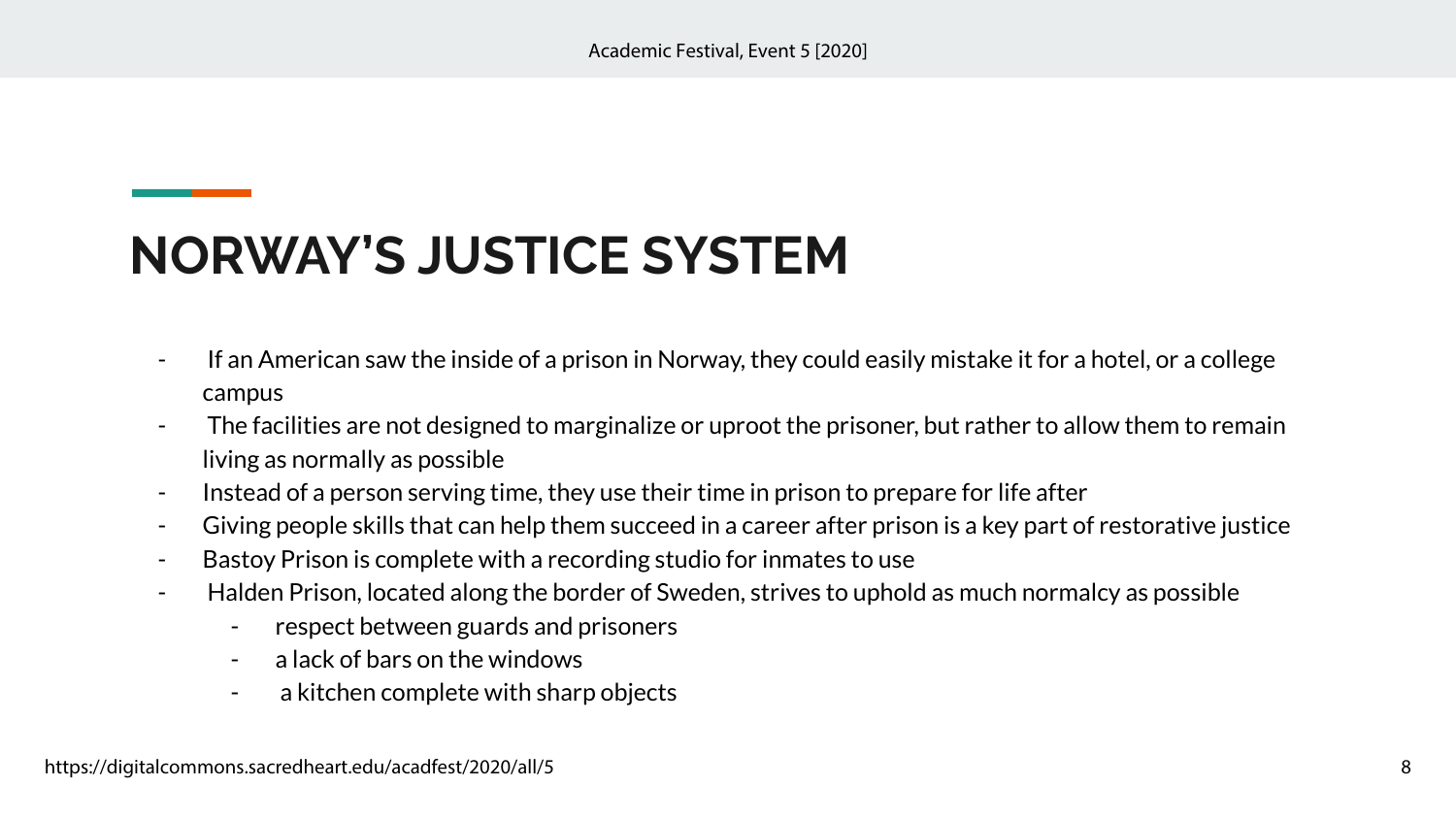- "In closed prisons we keep them locked up for some years and then let them back out, not having had any real responsibility for working or cooking. In the law, being sent to prison is nothing to do with putting you in a terrible prison to make you suffer. The punishment is that you lose your freedom. If we treat people like animals when they are in prison they are likely to behave like animals. Here we pay attention to you as human beings."- Arne Wilson, Prison Governor and clinical psychologist at Bastoy Prison
- Life is not put on hold for a prisoner in Norway, so when they reenter society they are not held back from opportunities
- If a prisoner reenters society with no skills after serving a lengthy sentence, they may have no choice but to turn back to a crime-ridden life
- When an offender serves time in Norway, they have access to vocational programs to grow skills that will benefit them after their sentence is over
	- Woodworking
- Published by DigitalCommons@SHU, 2020rkshops recording studio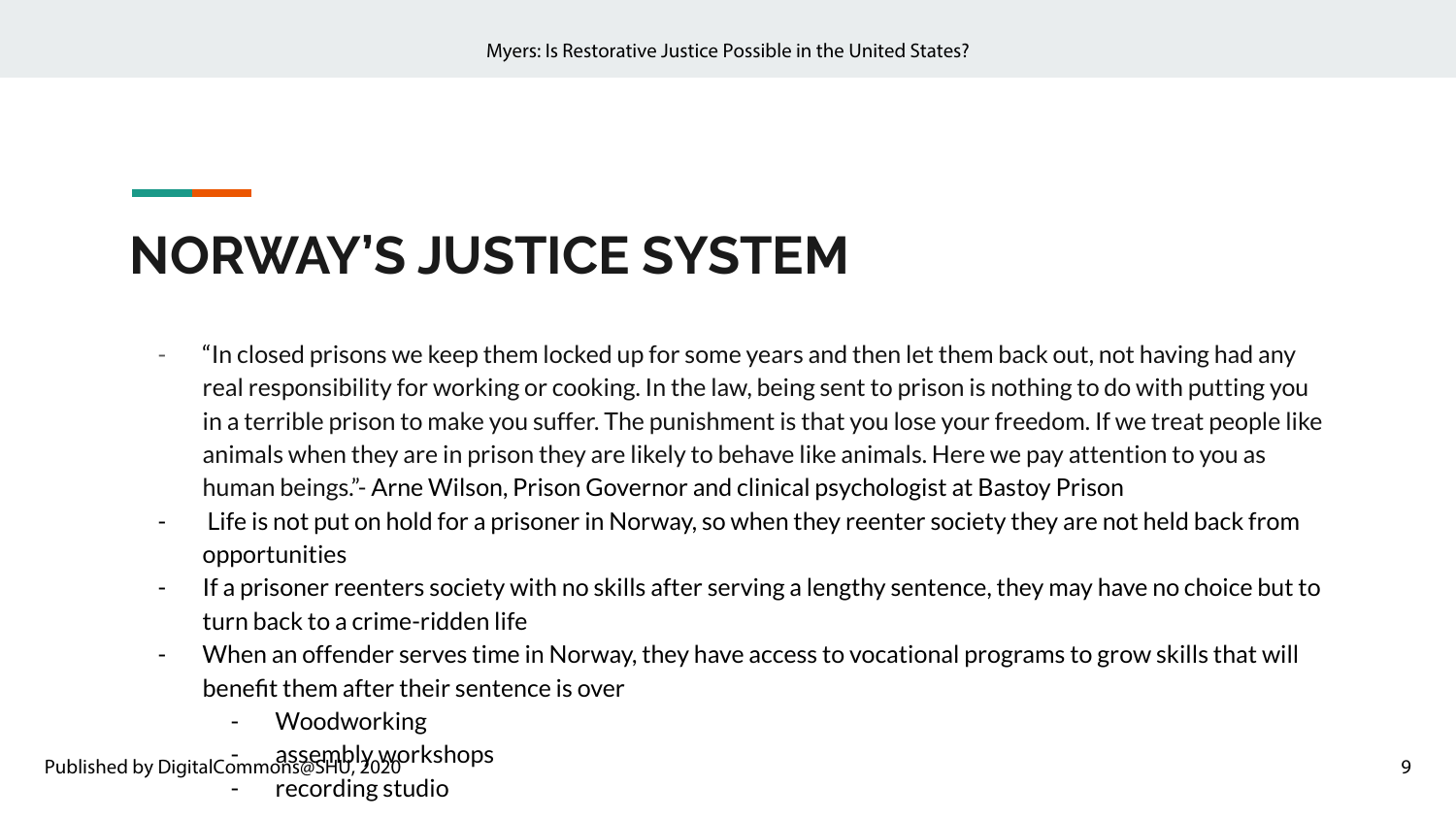- The maximum sentence for most crimes in Norway is twenty-one years, the only exceptions to this are extreme crimes such as genocide and war crimes
- If the system cannot confidently say that the prisoner has been rehabilitated, then more time can be added to the sentence in five year increments until the system sees fit
- ""Every inmate in Norwegian prison are going back to the society. Do you want people who are angry — or people who are rehabilitated?"- Director of Halden Prison
- Prisoners should leave Halden ready to take on a productive life, specifically one that keeps them from reentering the justice system
- Norway did not always exemplify the restorative justice model that it is so proud of today
- They actually followed a similar model to America until 1998, when the goals of the justice system were revamped
- Norway's Ministry of Justice decided to place more effort into the rehabilitation of prisoners, mostly through means of education, therapy, and job training

https://digitalcommons.sacredheart.edu/acadfest/2020/all/5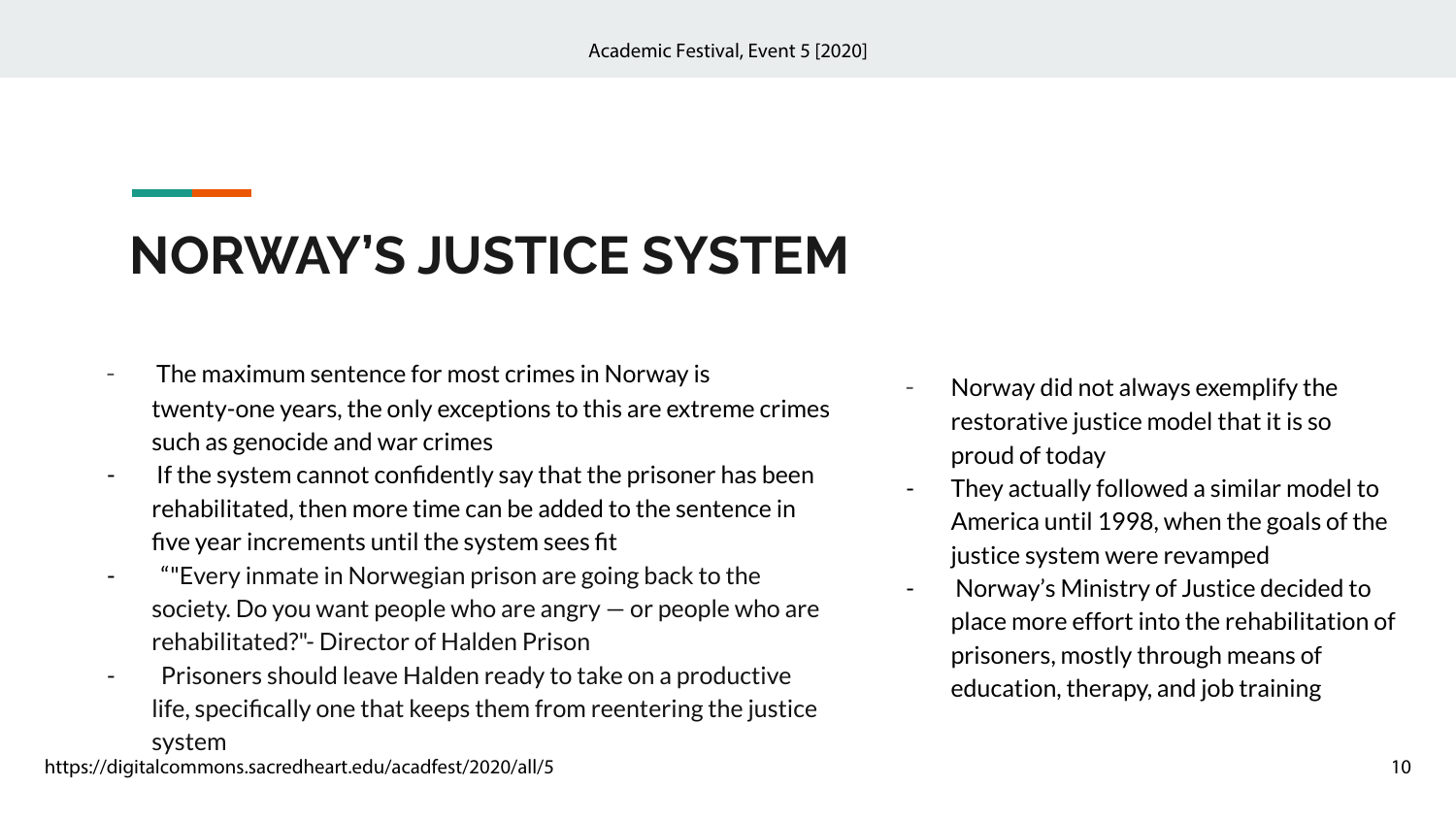- While the ability of Norway's justice system to reduce recidivism cannot be denied, questions were raised about the evaluation and collection of data in the system
- A study dating back to 2008 demonstrated professional's concern about the number of citizens being accused, detained, and imprisoned in Norway
- Specific data would need to be collected and analyzed to be able to determine how many professionals would be necessary to staff prisons in response to the amount of prisoners in the system
- Researchers believed that collecting this data was imperative to ensure that the growth of restorative justice was done in a cost-effective, moral, and

humane way Published by DigitalCommons@SHU, 2020

- There also was a call for "theoretical research linked to philosophy, sociology and anthropology of law and legal issues" in addition to the numerical data
- This would be able to correlate the cost-effectiveness of restorative justice to the topic of humanity in restorative justice
- The determination of this study was that the nationally organized mediation and reconciliation service (NMS) in Norway, Konfliktråde and restorative justice actors were still learning about the systemic processes of restorative justice
- An action learning model was illustrated to demonstrate how to avoid the cycle between action, new planning, and action
- The cycle, which consists of **planning, action, evaluation, and learning**, is designed to build upon each previous cycle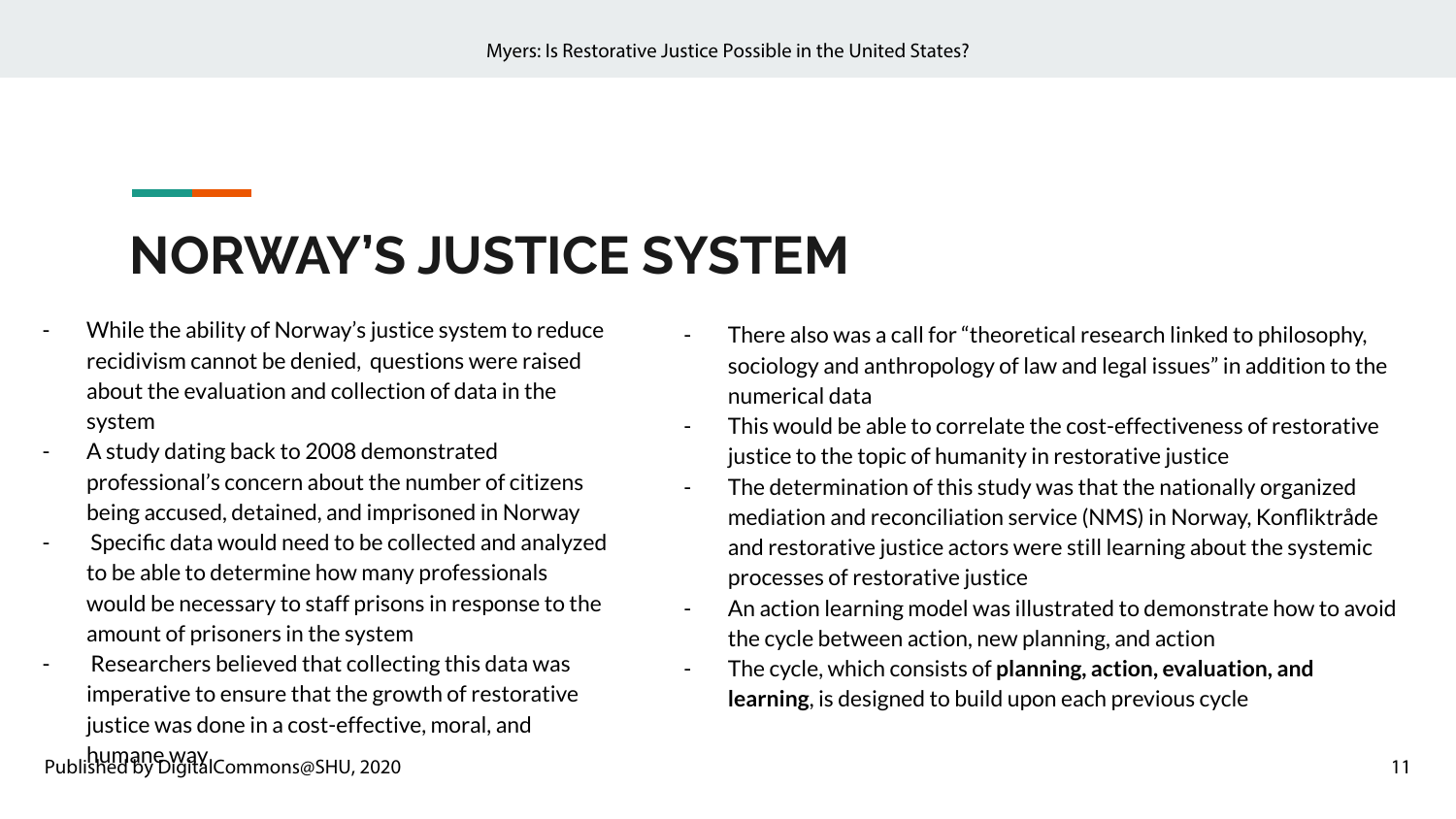## **AMERICA'S JUSTICE SYSTEM**

- Retributive justice in America became prevalent in the 1970's and 1980's
- The shift to retributive justice was preceded by restorative justice
- America had to adjust to the new ideology of justice
- The punishments for crime can be harsh in a retributive justice system, especially in comparison to other countries with a restorative justice system
- For example, Norway does not have a life sentence as the first option for a convicted criminal, and they have made the death penalty illegal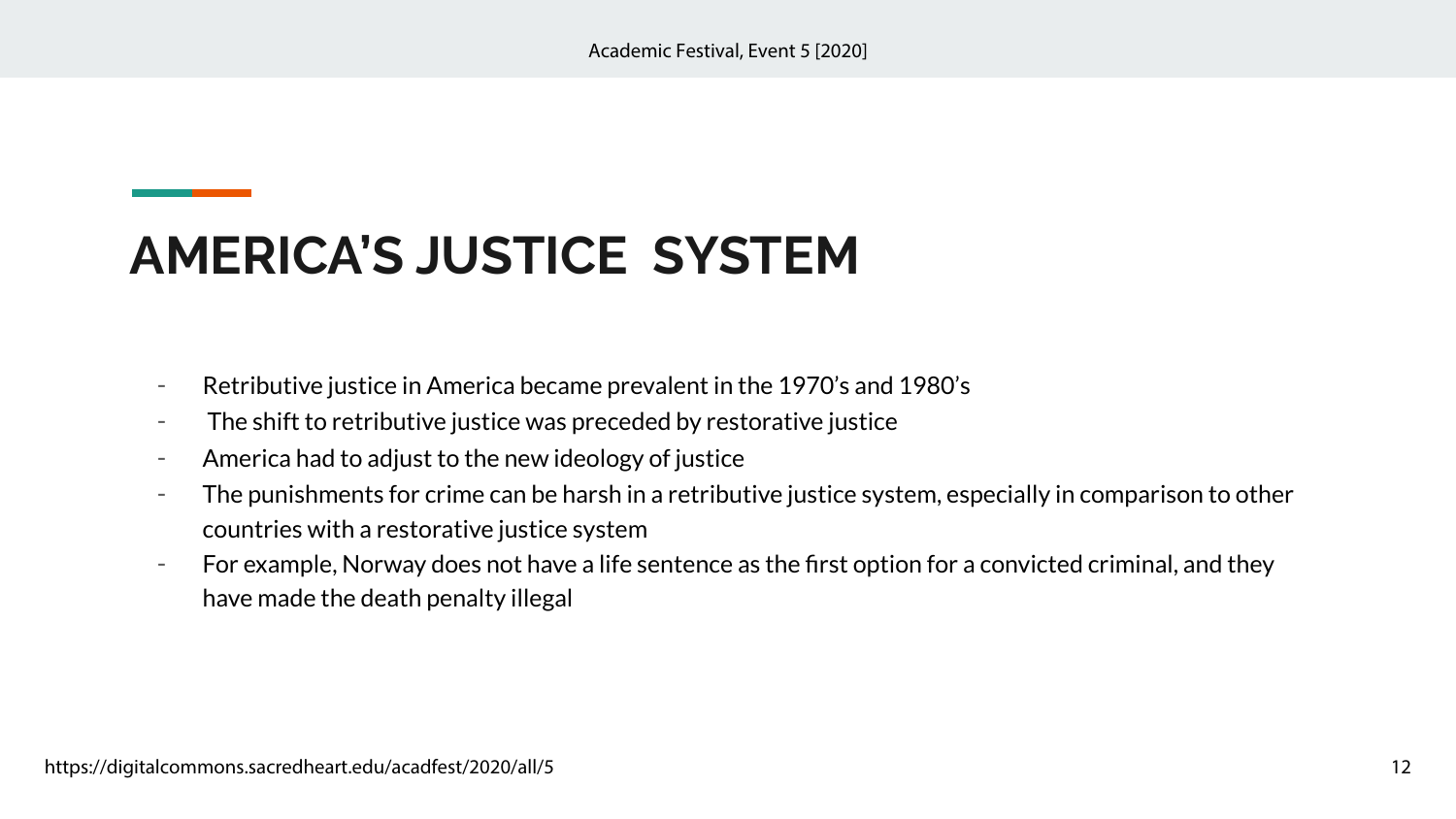#### **AMERICA'S JUSTICE SYSTEM**

- Prisoner reentry in the American justice system is so prevalent due to the fact that programs are not implemented strongly enough to help keep offenders out of prison
- In 2001, concern was raised by the Council of State Governments because of the high amount of prisoners returning to urban areas
- A National Reentry Policy Council was the result of the resolution from the Council of State Governments
- Their mission was to draw up policy recommendations for policy makers to ensure that adult offenders do not fall back into the path of crime and reenter the system
- Emphasis was placed on the point that these recommendations must be bipartisan, showing that the issue of prison reentry reaches across the aisle
- While prisoner reentry became a more prominent issue while Bill Clinton was in office, President George W. Bush upheld the effort to reduce recidivism
- While programs such as Serious and Violent Offender Reentry Initiative (SVORI) and Prisoner Reentry Initiative (PRI) were created to combat the issue, the United States still has the highest recidivism rate in the world today

Published by DigitalCommons@SHU, 2020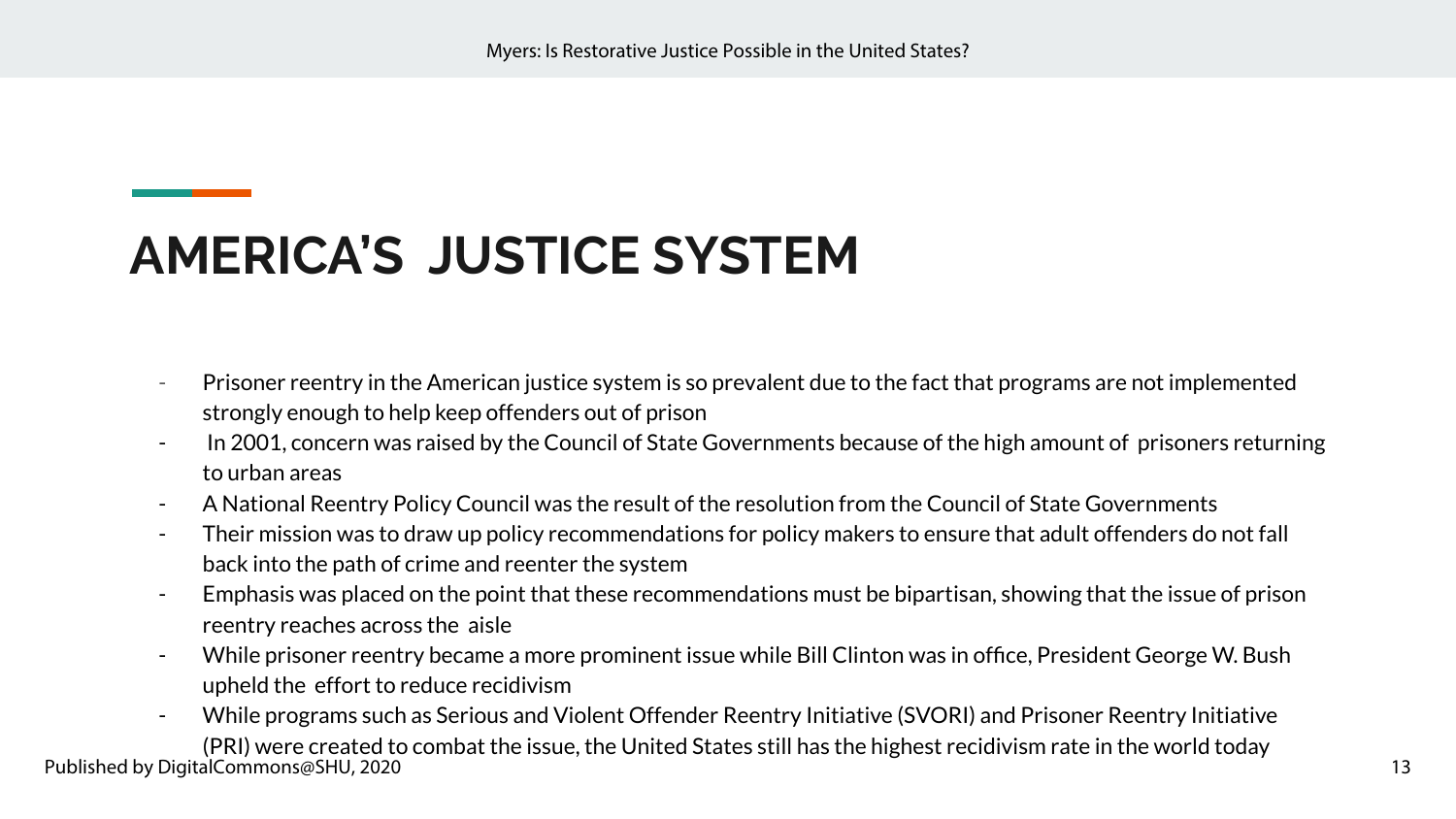## **AMERICA'S JUSTICE SYSTEM**

- Studies have shown that feelings of moral outrage and dehumanization often co-occur in response to criminal behavior, and are associated with severity of recommended punishment
- These findings are in line with understanding retributive justice, because retributive justice seeks to find justice for the victim rather than reform the offender.
- The same study also showed that when people are morally outraged they are less likely to view the offender as rehabilitated
- This shows that offenders are not the first priority in the system they are locked up in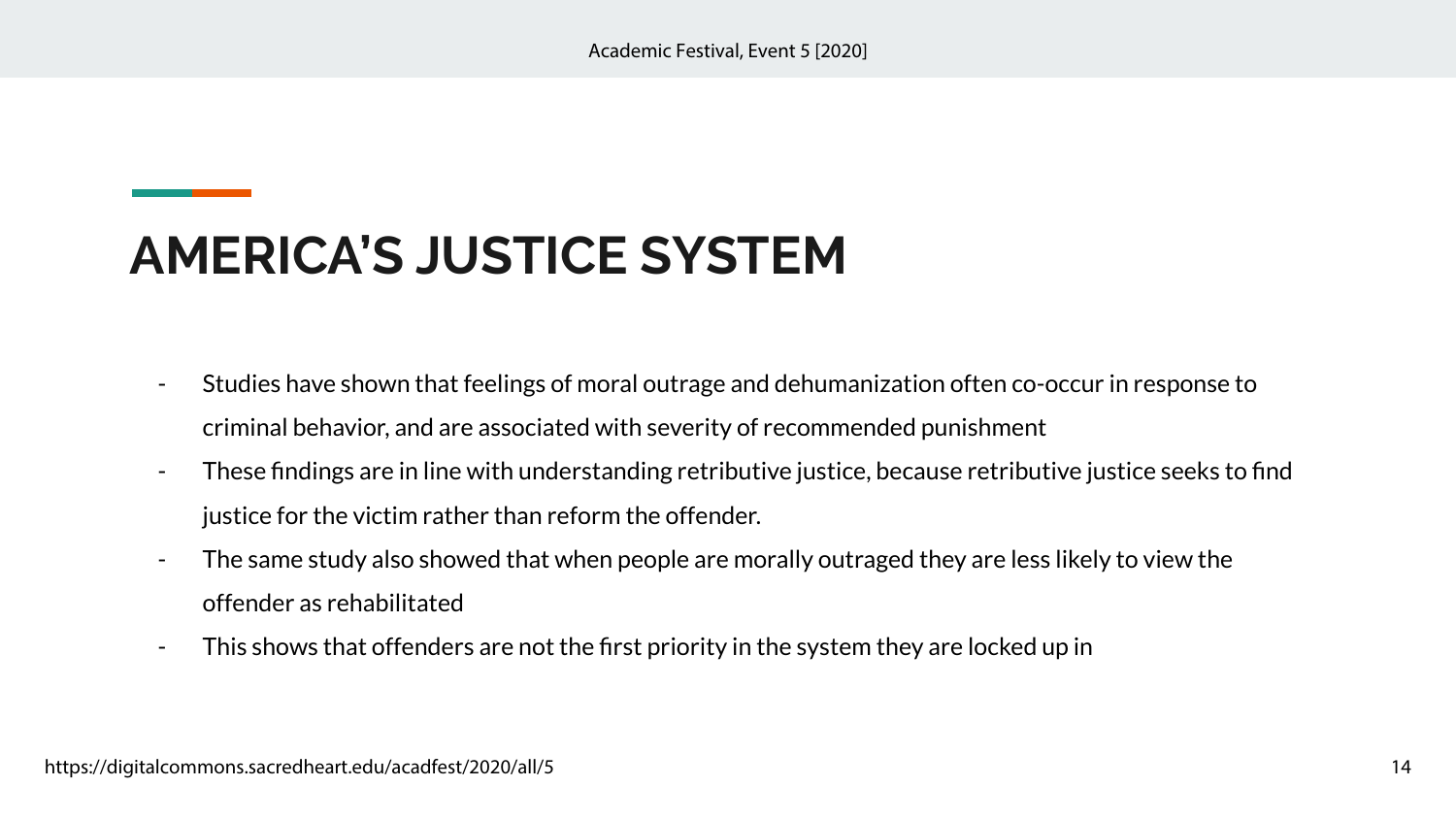- There are eleven states in the United States that have implemented restorative justice practices which consist of ; Colorado, Montana, Minnesota, Missouri, Hawaii, Florida, South Carolina, West Virginia, Delaware, Vermont, and Maine
- These restorative practices exist almost exclusively for juvenile offenders
- However, these programs have had great success in reducing the recidivism rates where they were implemented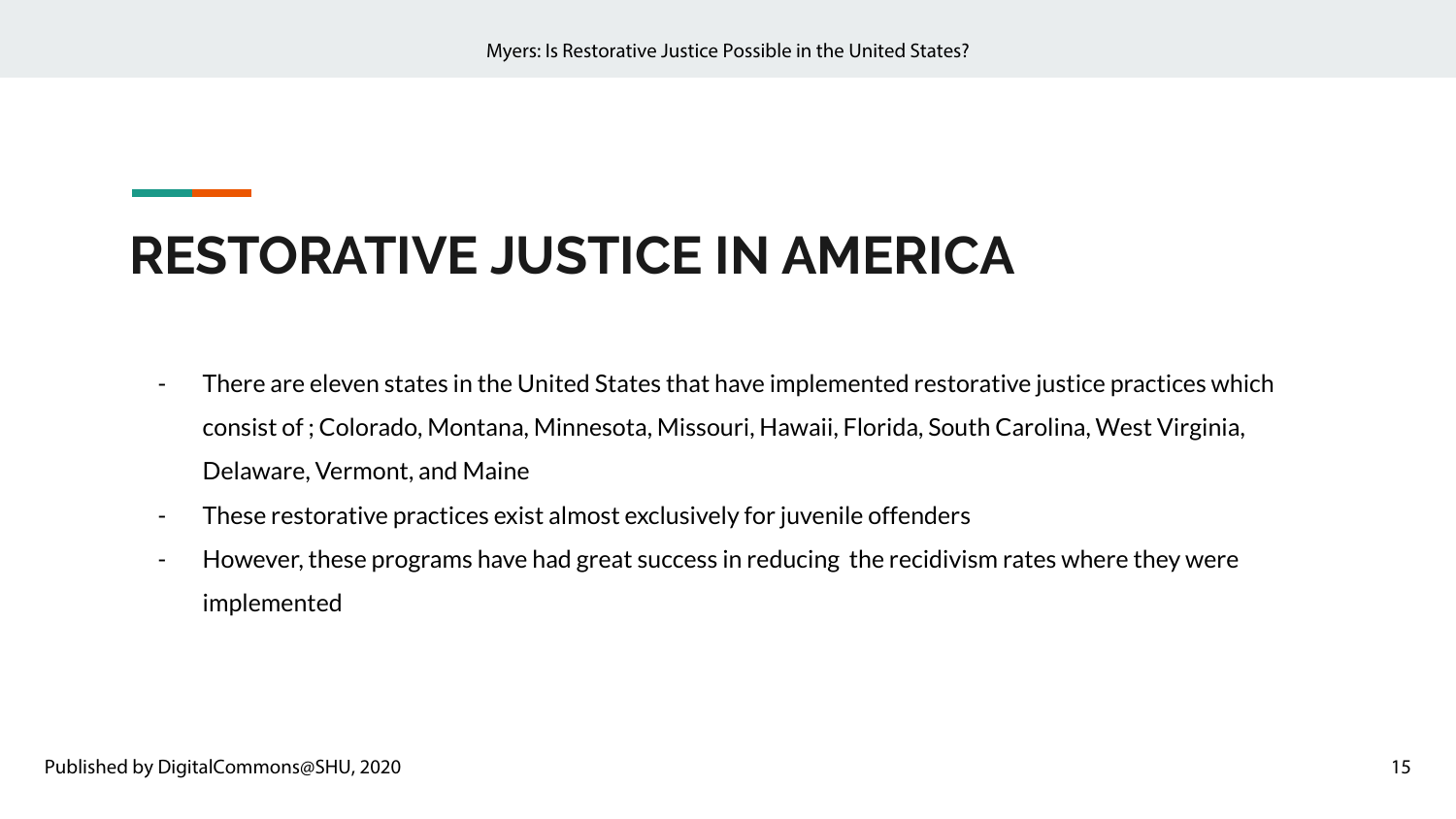- Colorado's restorative declaration is, "to protect, restore, and improve the public safety...provide the opportunity to bring together affected victims, the community, and juvenile offenders for restorative purposes"
- The importance of public safety is not overlooked, as an important piece of restorative justice is the goal to maintain public safety.
- In addition to the preservation of public safety, the juvenile justice system acts in the best interest of the juvenile offenders and the victims.
- The safety of the community, the victim, the offender, and the restorative nature are the focal point of their plan to reduce crime
- The legislature also mentions the need to assist the juvenile in becoming a productive member of society, which is often where the American justice system often seems to fall flat
- By means of legislative intent and its Victim Rights Act Colorado is implementing more restorative justice practices into its Children's Code, and these same practices are gradually working their way into youths, schools, adults, and most importantly, prisons
- Restorative practices in Colorado include victim-offender conferences similar to the ones from the study in Ireland, with the offender, victim, a victim advocate, and community members in support of the victim or offender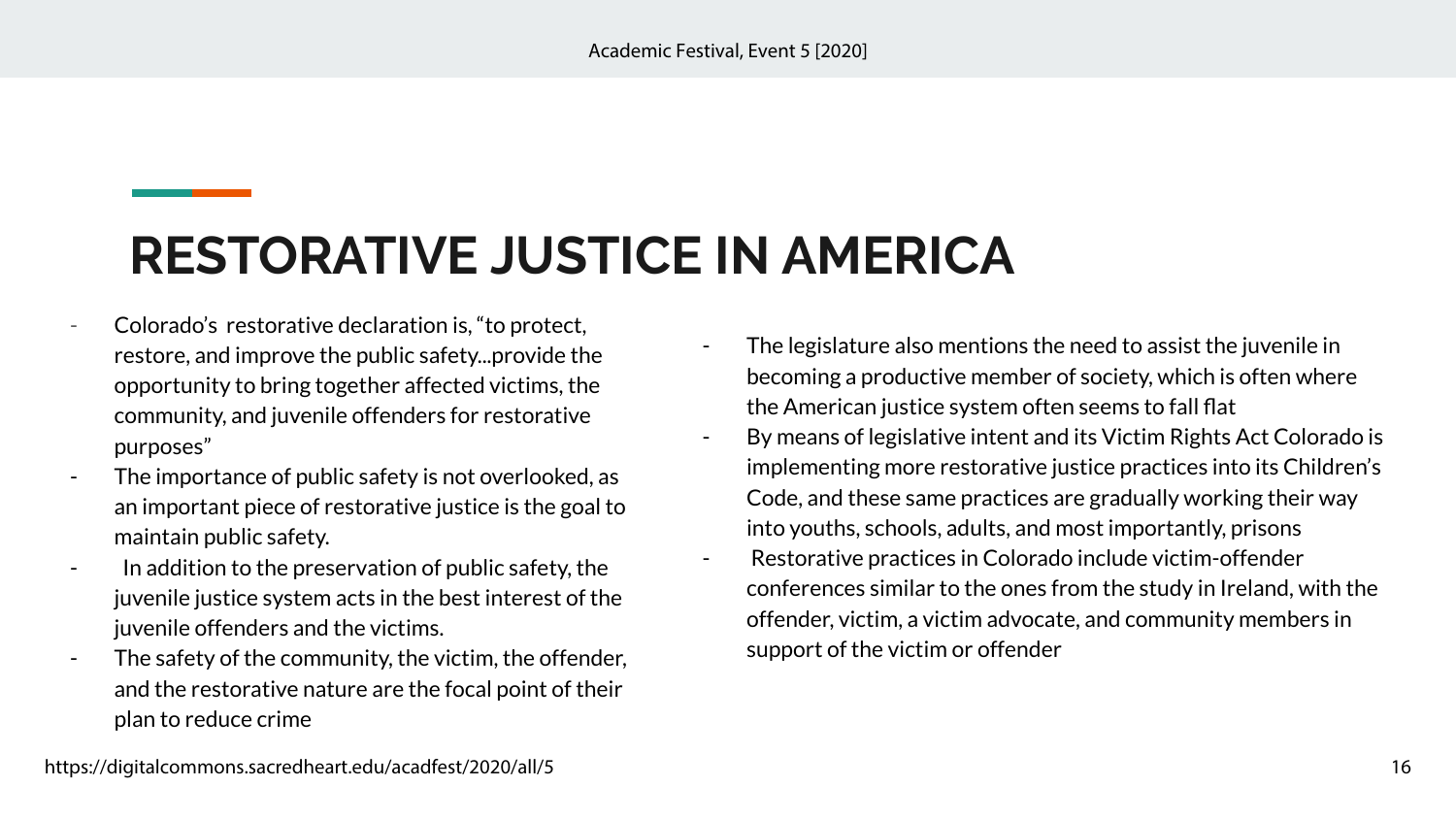- At these conferences, the primary goal is for the offender to first accept responsibility for the crime and the damage it caused, and for the offender to engage in deciding what consequences will be set in place to repair the damage caused by this crime
- Some consequences that have been carried out by the offender as reparation are apologies, community service, and counseling
- When the consequences have been agreed upon by all parties involved, the parties sign off on them and then decide the time limit that the offender has to complete them
- To ensure the success of the restorative justice programs, the General Assembly has enacted a Restorative Justice Coordinating Council: The council will serve with the purpose of guiding local communities through education and any technical assistance that they may need in terms of carrying out restorative practices
- As for the funding of the restorative justice programs, the offenders themselves fund them, juveniles and adults are charged a ten dollar court fee when either adjudicated or convicted of a criminal offense
- The funds generated through the ten dollar court fee are appropriated to cover administrative costs and even the restorative programs themselves
- Seeing as the ten dollar fee is a feasible amount of money, this could be a way to fund restorative programs without Published by DigitalOd በፍተኛ መልክ ነው ይህ አይደለም ነው። በአንድ የመልክ ነው የመልክ ነው የመልክ ነው የመልክ ነው የመልክ ነው የመልክ ነው የመልክ ነው የ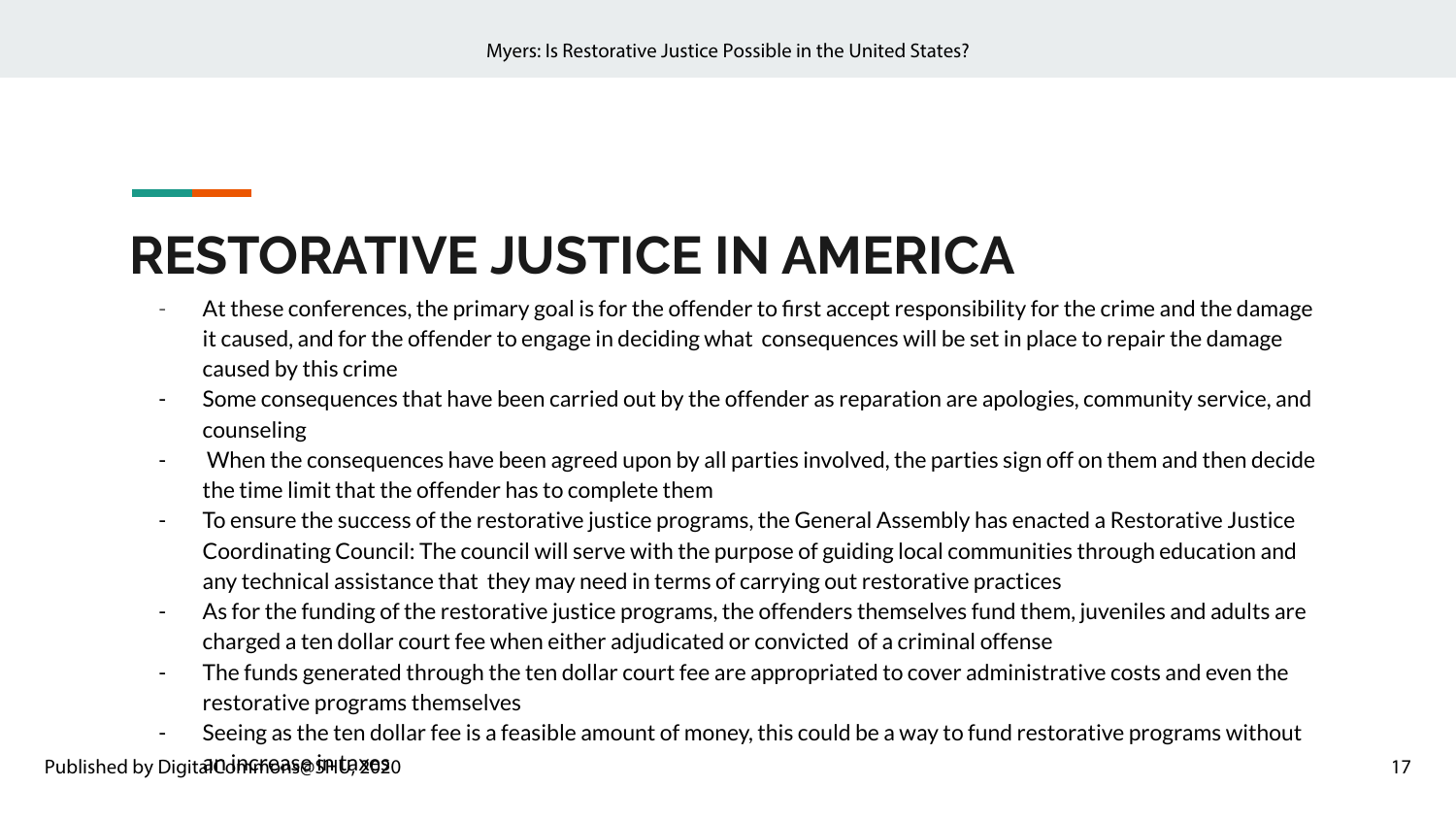- A pilot program in Longmont, Colorado received federal funding after the triumphant success of their pilot program to reduce recidivism
- In January of 2014 when the national recidivism rate was 70%, Longmont's was 8% due to their restorative justice program
- This is an example of a restorative justice program that when started on a small scale, proved to be very successful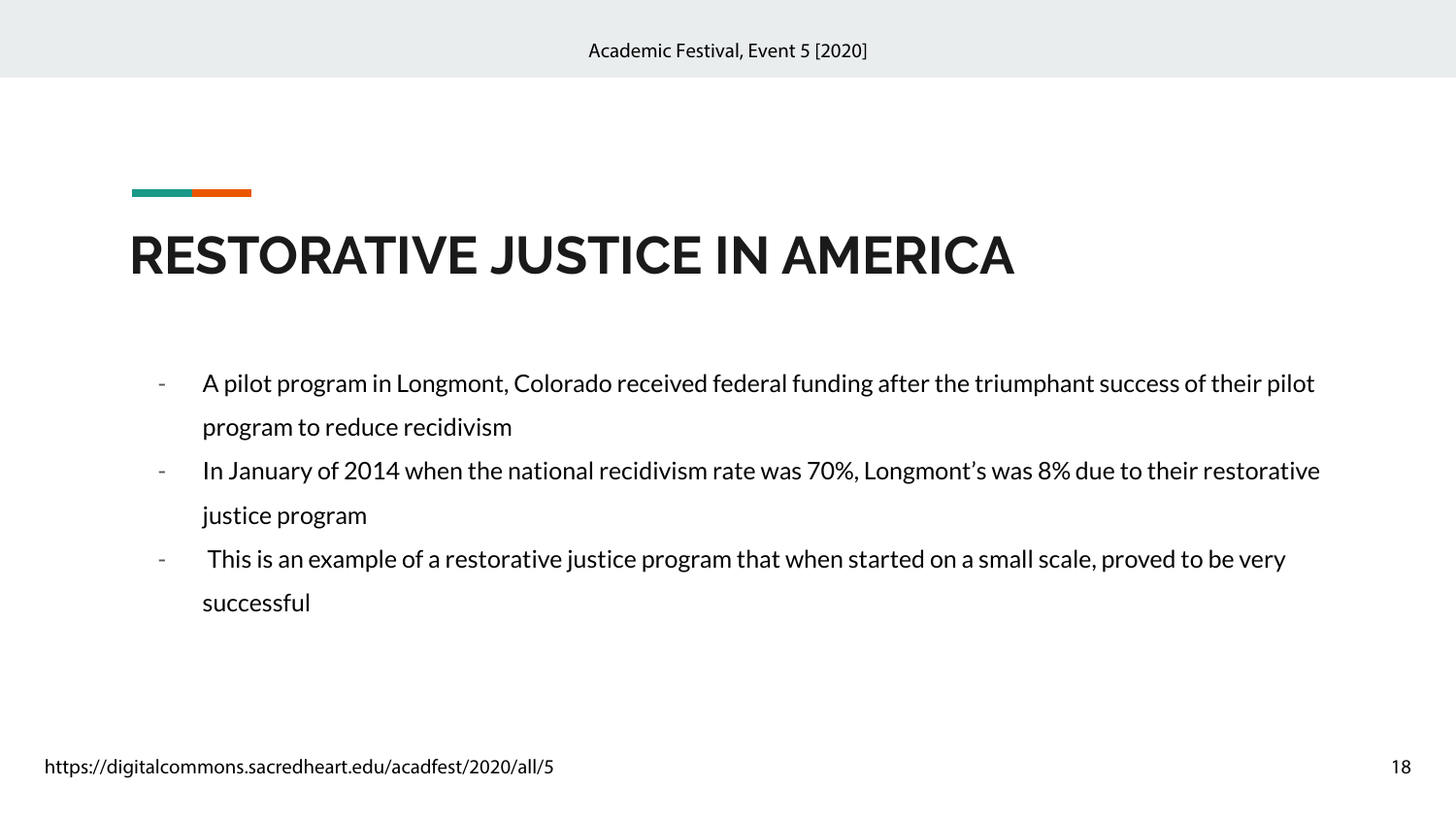## **COMPARING CRIME IN AMERICA AND NORWAY**

- In terms of crime in Norway and crime in the United States, the deficits are very noticable
- In 2014, the United States was ranked 30th in the world while Norway was ranked 69th, and the United States has 87% more crime than Norway
- Norway was ranked 67th for perceived problems with violent crime including assault and armed robbery. The United States was ranked 10th, which is ten times more than Norway
- America is ranked first in violent crime, which is three times more than Norway which ranked 11th
- In a worldwide systematic review of criminal recidivism rates, it was determined that data could not accurately be compared due to factors such as differing definitions of recidivism, and differing methods of gathering and recording data
- In countries like the United States where regions differ drastically, it would be worthwhile to consider recidivism of individual states rather than the country as a whole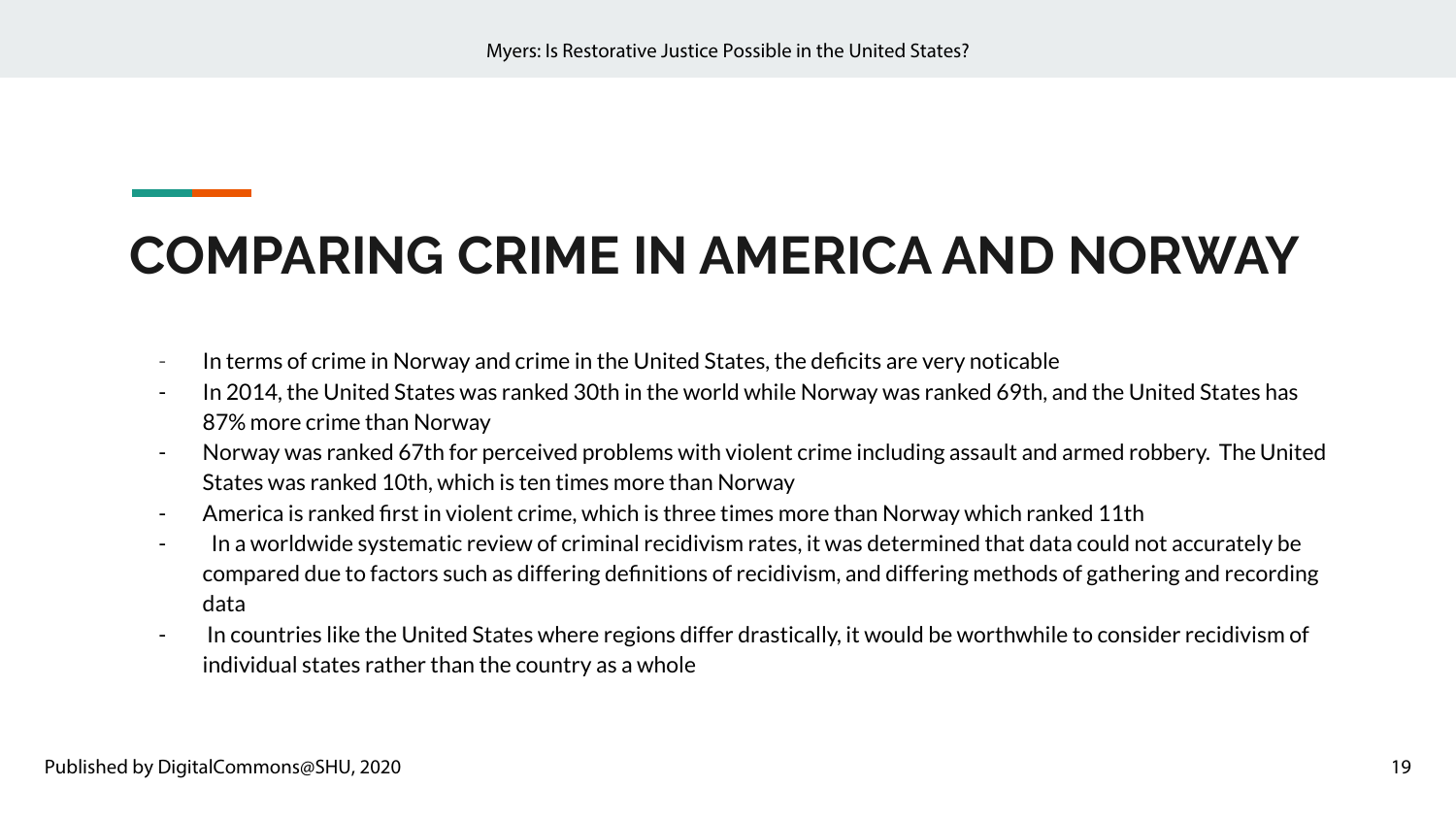#### **CONCLUSION**

- In countries like the United States where regions differ drastically, it would be worthwhile to consider recidivism of individual states rather than the country as a whole
- Studies that tested the long-term effectiveness of restorative justice interventions compared to treatment as usual, and found that those who had treatment as usual recidivated at a higher rate of 68.48% in the United States, those who had restorative justice interventions recidivated at a lower rate of 33.16%
- To invest in transforming our retributive justice program to a restorative justice program would be to invest in a safer future for the United States
- The impact would not be immediate because of the mass incarceration that plagues our nation, there will likely be a transitional period where our justice system is slower and more ineffective than before
- Following the action-learning cycle mentioned earlier, the United States could gradually transition from a retributive justice system to a restorative justice system. With the guidance of the action-learning cycle, the United States could build on our current system rather than start from the beginning
- The long term impact would outweigh any rough patches that would present themselves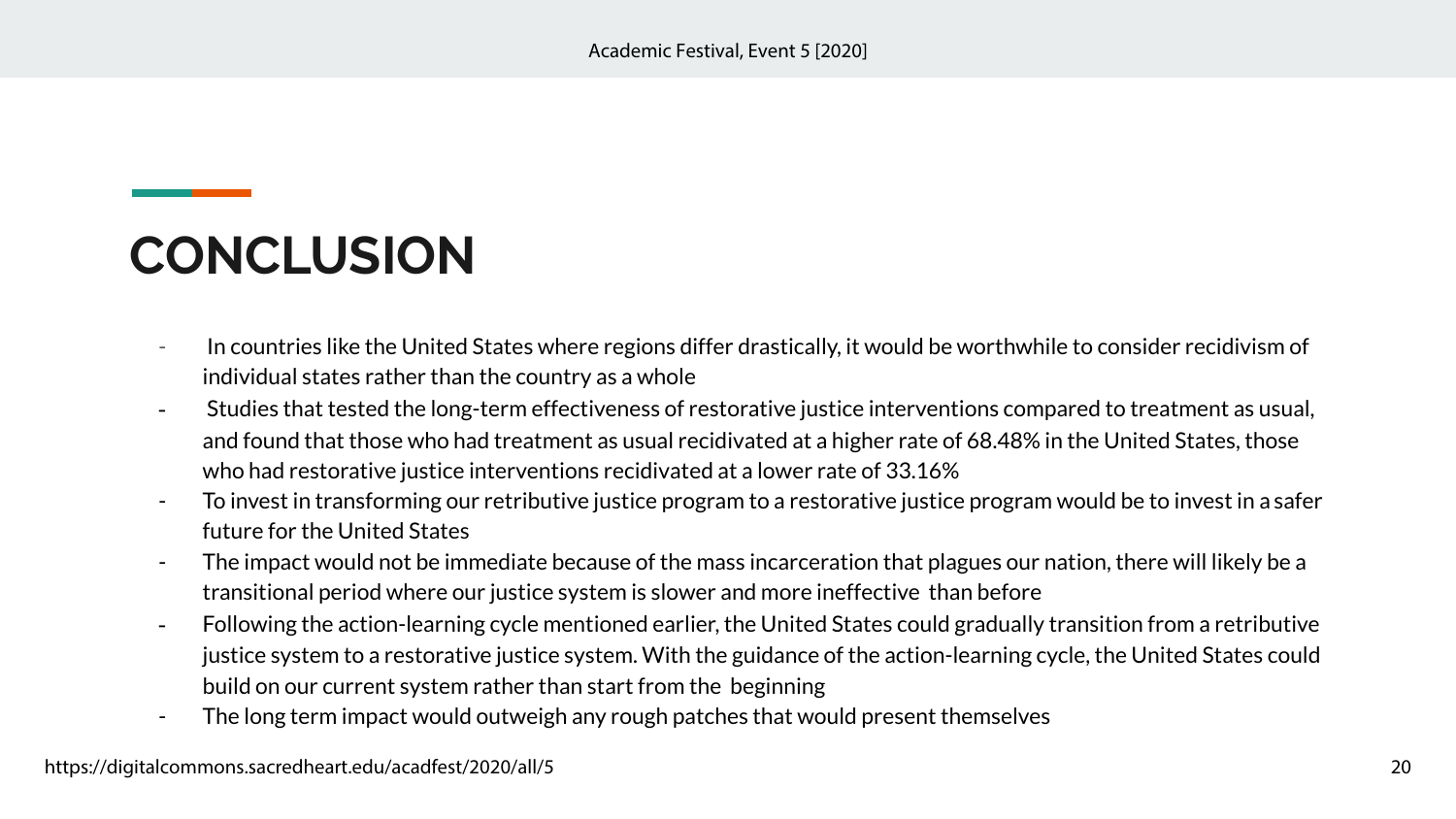#### **CONCLUSION**

- Norway is an extreme example of a restorative justice system, and comparing the United States which has the worst recidivism rate to a country with the lowest recidivism rate can set high expectations
- With time, effort, dedication, and an open mind, the United States has the potential to reduce recidivism exponentially
- When the recidivism rate is reduced, one can assume that communities would develop stronger, because if there was a crime everyone in the community would have the opportunity to have a say in how it should be redressed
- Eleven states have already begun implementing restorative justice legislature, and it has proven to be successful in reducing recidivism
- A pilot program in Colorado was even successful without raising taxes
- Offenders were charged ten dollars when adjudicated or convicted, and the funds raised through this charge funded the restorative programs that lowered the town's recidivism to 8% when the average in the nation's was 70%
- Starting pilot programs like this can help work out any issues before restorative programs work its way up to more states and even to a federal level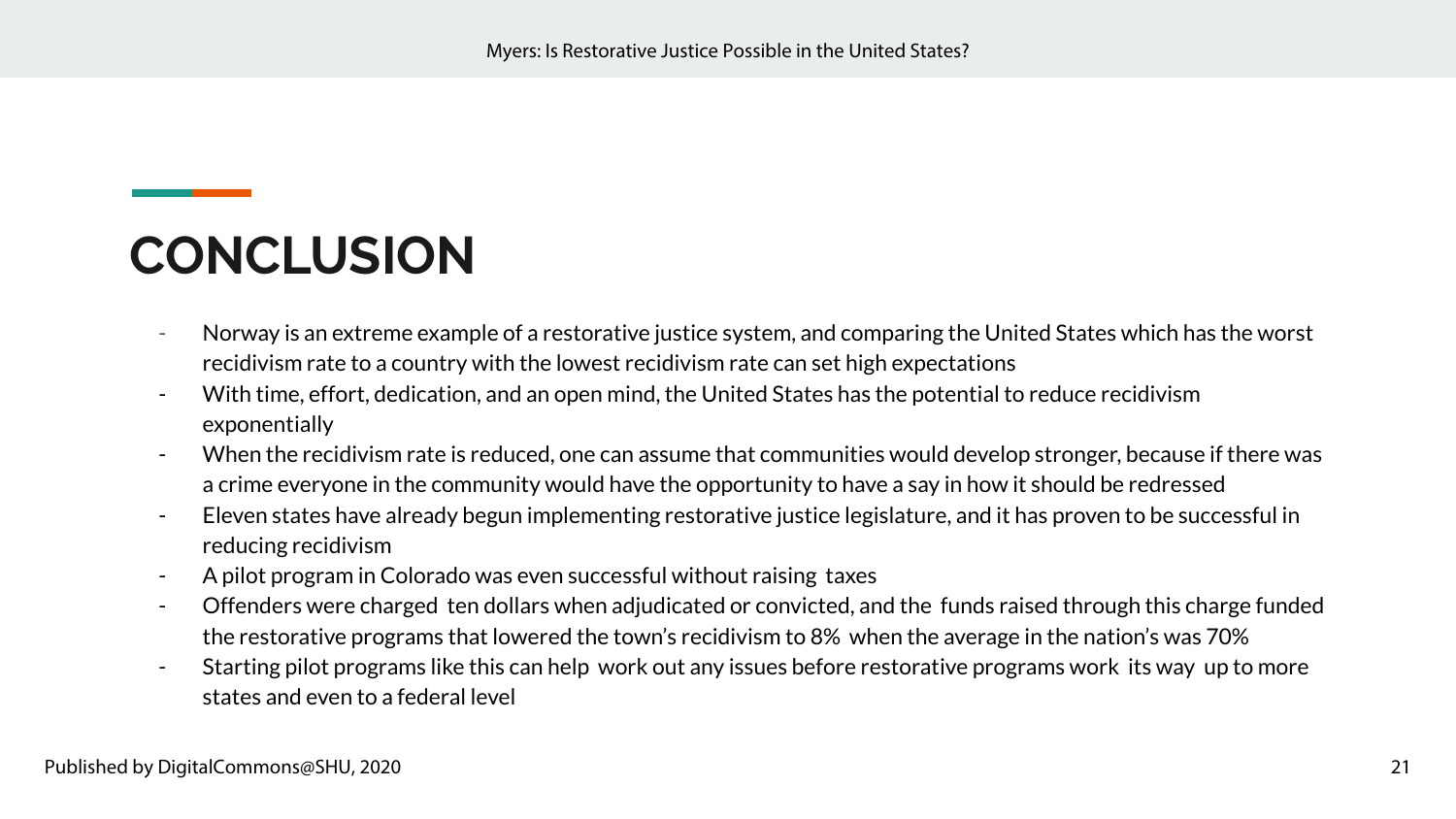#### **BIBLIOGRAPHY**

Atkinson, Daryl V. "A Revolution of Values in the U.S. Criminal Justice System." *Center for*

*American Progress*, 28 Feb. 2018,

[www.americanprogress.org/issues/criminal-justice/news/2018/02/27/447225/revolution-v](http://www.americanprogress.org/issues/criminal-justice/news/2018/02/27/447225/revolution-v)

alues-u-s-criminal-justice-system/.

Bastian B, Denson TF, Haslam N (2013) The Roles of Dehumanization and Moral Outrage in

Retributive Justice. PLoS ONE 8(4): e61842.<https://doi.org/10.1371/journal.pone.0061842>

Benko, Jessica. "The Radical Humaneness of Norway's Halden Prison." *The New York Times*,

The New York Times, 26 Mar. 2015,

[www.nytimes.com/2015/03/29/magazine/the-radical-humaneness-of-norways-halden-pris](http://www.nytimes.com/2015/03/29/magazine/the-radical-humaneness-of-norways-halden-pris)

on.html.

- Calhoun, A. (2013). Introducing Restorative Justice: Re-Visioning Responses to Wrongdoing. *Prevention Researcher*, *20*(1), 3–6. Retrieved from
- [https://search.ebscohost.com/login.aspx?direct=true&db=eric&AN=EJ1006575&sit](https://search.ebscohost.com/login.aspx?direct=true&db=eric&AN=EJ1006575&site=eds-live&scope=site) [e=eds](https://search.ebscohost.com/login.aspx?direct=true&db=eric&AN=EJ1006575&site=eds-live&scope=site)
- [-live&scope=site](https://search.ebscohost.com/login.aspx?direct=true&db=eric&AN=EJ1006575&site=eds-live&scope=site)
- Dale, G. (2008). Challenging the Evaluation of Norwegian Restorative Justice Experiences. *British Journal of Community Justice*, *6*(2), 69–76. Retrieved from
- [https://search-ebscohost-com.sacredheart.idm.oclc.org/login.aspx?direct=true&db=i](https://search-ebscohost-com.sacredheart.idm.oclc.org/login.aspx?direct=true&db=i3h&AN=34364796&site=eds-live&scope=site) [3h&](https://search-ebscohost-com.sacredheart.idm.oclc.org/login.aspx?direct=true&db=i3h&AN=34364796&site=eds-live&scope=site)
- [AN=34364796&site=eds-live&scope=site](https://search-ebscohost-com.sacredheart.idm.oclc.org/login.aspx?direct=true&db=i3h&AN=34364796&site=eds-live&scope=site)
- Fazel, S., & Wolf, A. (2015). A Systematic Review of Criminal Recidivism Rates Current Difficulties and Recommendations for Best Practice. *PloS one*, *10*(6), e0130390. doi:10.1371/journal.pone.0130390
- Hermann, Donald H.J. "Restorative Justice and Retributive Justice: An Opportunity for
- Cooperation or an Occasion for Conflict in the Search for Justice." *Seattle Journal For*
- *Social Justice,* vol. 16 , no 1, 19 Dec. 2017